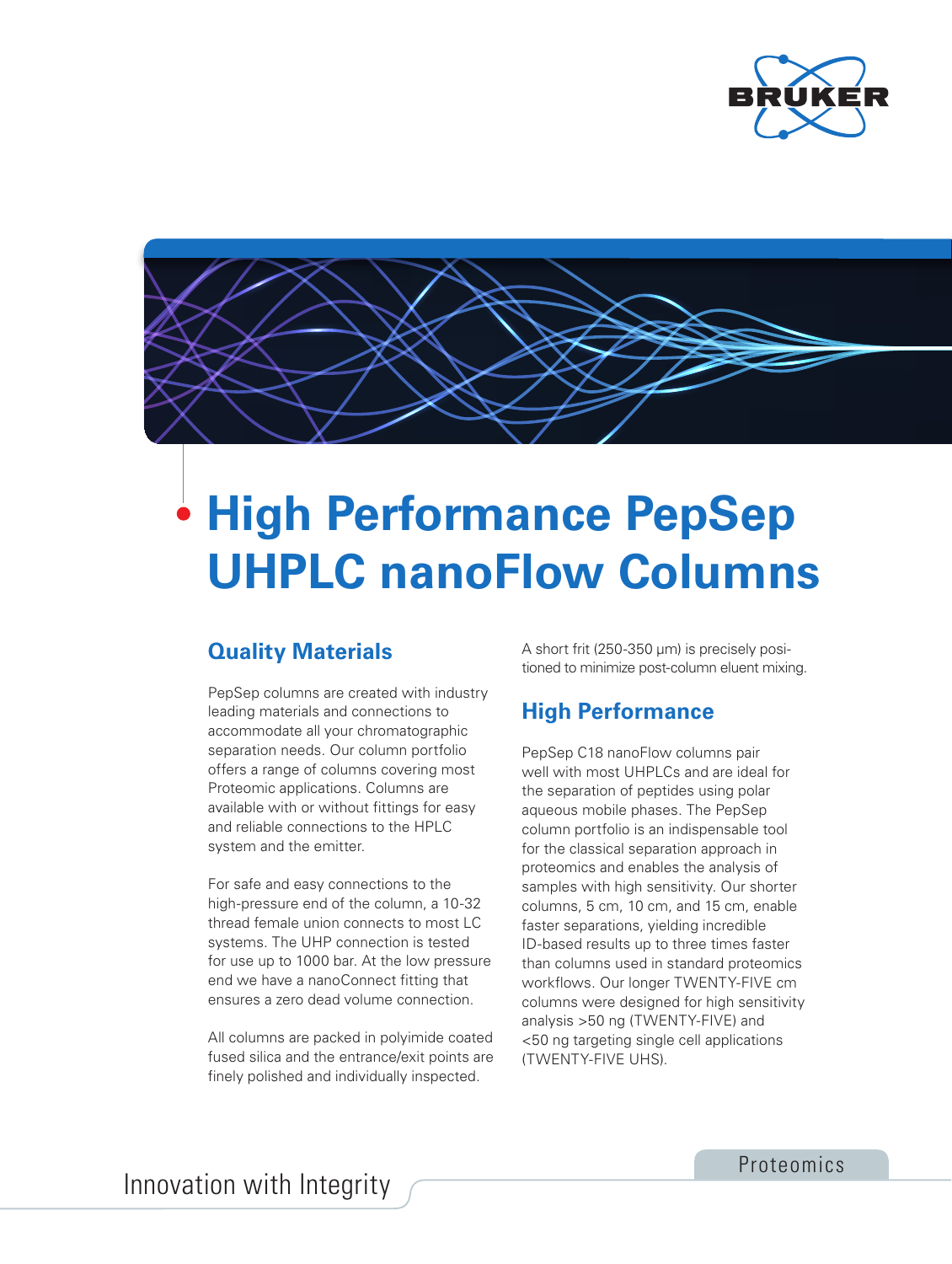#### **Robustness**

»

When coupled to the Bruker timsTOF Pro Series, PepSep columns demonstrated unparalleled results in a fraction of the time with unmatched sensitivity. When tested in core labs, using standardized sample prep, PepSep columns on average lasted over 1000 injections.

> "I'm happy to use PepSep columns in my laboratory. They are better than what I can make myself, and my short gradient results are impressive. These are by far the best columns I've used to date."



**Brett Phinney, Genome Center Proteomics Core Director, University of California, Davis, CA, USA**

## **High-throughput For All Your Proteomics Workflows**

High-throughput proteomics applications require columns that generate high protein/peptide IDs, demonstrate chromatographic reproducibility, and can last hundreds to thousands of samples. In preliminary testing, PepSep columns lasted twice as long as standard C18 separation columns. In an in-house study using the 50 samples per day method, the PepSep TEN averaged more than 4200 protein groups and 21,000 peptides.



**K562 - MSFragger Proteins** 







*Results of 200 ng K562 run on the Bruker TEN using the nanoElute UHPLC coupled to the timsTOF Pro. The default DDA short gradient MS method was used. Data was analyzed using MSFragger*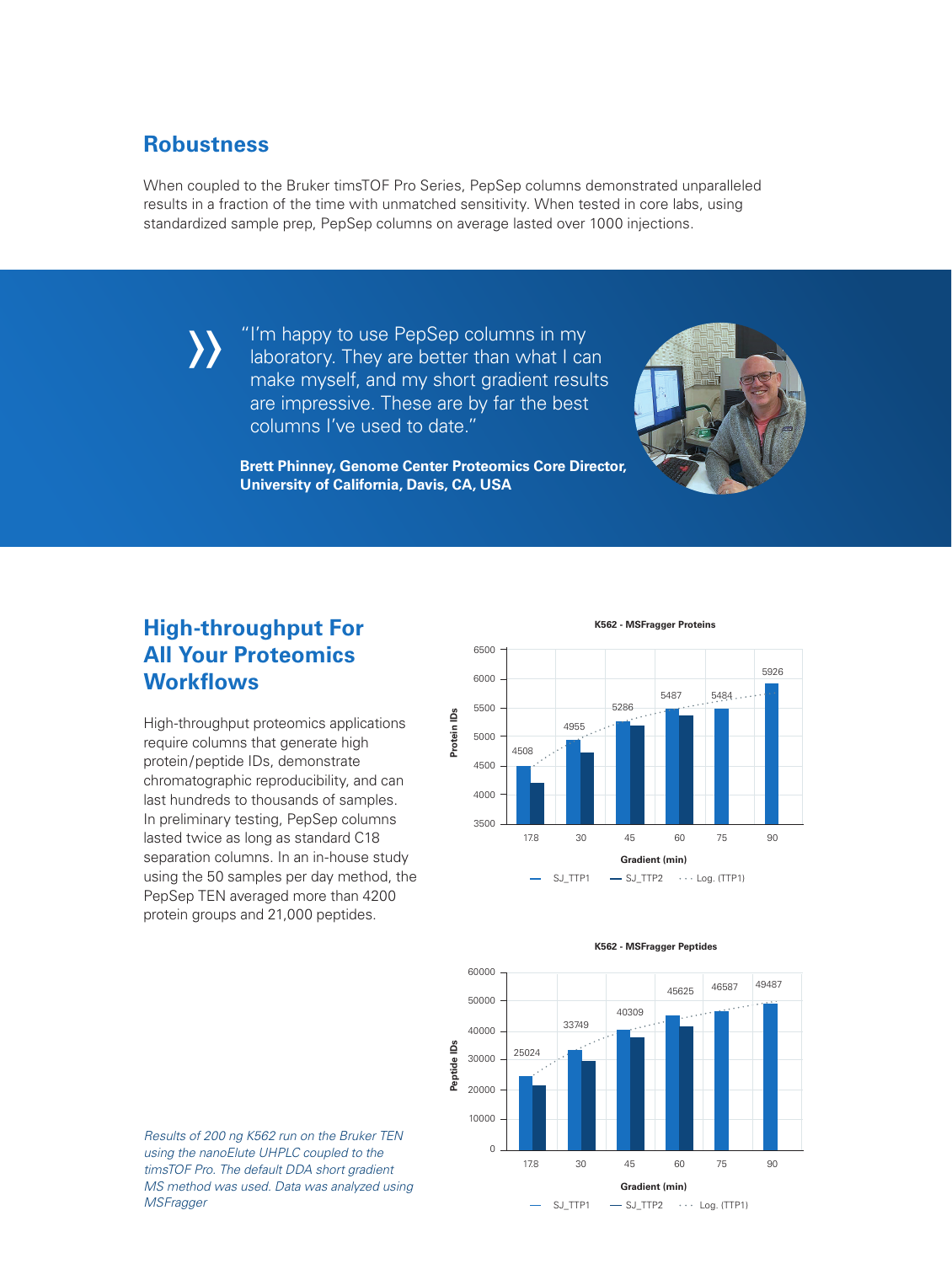#### **High Sensitivity IDs Leading to Excellent Performance**

As mass spectrometers evolve to become more technologically advanced and sensitive, so have C18 columns. The High Sensitivity PepSep TWENTY-FIVE was fashioned to provide unmatched performance due to its stationary phase packed with twice the material compared to standard C18 columns creating more peptide active binding sites. When tested on several timsTOF Pro instruments in North America, the PepSep TWENTY-FIVE demonstrated more than 5500 protein groups, 42,000 peptides in a 30 min gradient.



*Results of 200 ng K562 run on the PepSep TWENTY-FIVE column w/5mm Thermo Pepmap trap using the nanoElute UHPLC coupled to the timsTOF Pro. The default DDA short gradient MS method was used. Data was analyzed using MSFragger.*

## **Ultra-high Sensitivity for Single Cell Proteomics**

Combining low flow liquid chromatography on the Evosep One UHPLC, running the Whisper method attached to the timsTOF SCP using dia-PASEF®, over 2000 proteins were identified from 500 pg of cell digest and 1500 proteins identified from 250 pg, demonstrating the sensitivity needed for single cell proteomics. The proteins identified from 250 pg covered an abundance range of about 4 orders of magnitude, enabling quantitative proteome analysis at single cell level.







*Identified proteins from a dilution series of HeLa digest ranging from 250 pg to 25 ng of peptide load using the Evosep Whisper method.*

*Protein distribution according to abundance rank shows a dynamic range of about 4 orders of magnitude.*

*Number of identified proteins from 250 and 500 pg of k562 cell digest over 48 consecutive runs.*